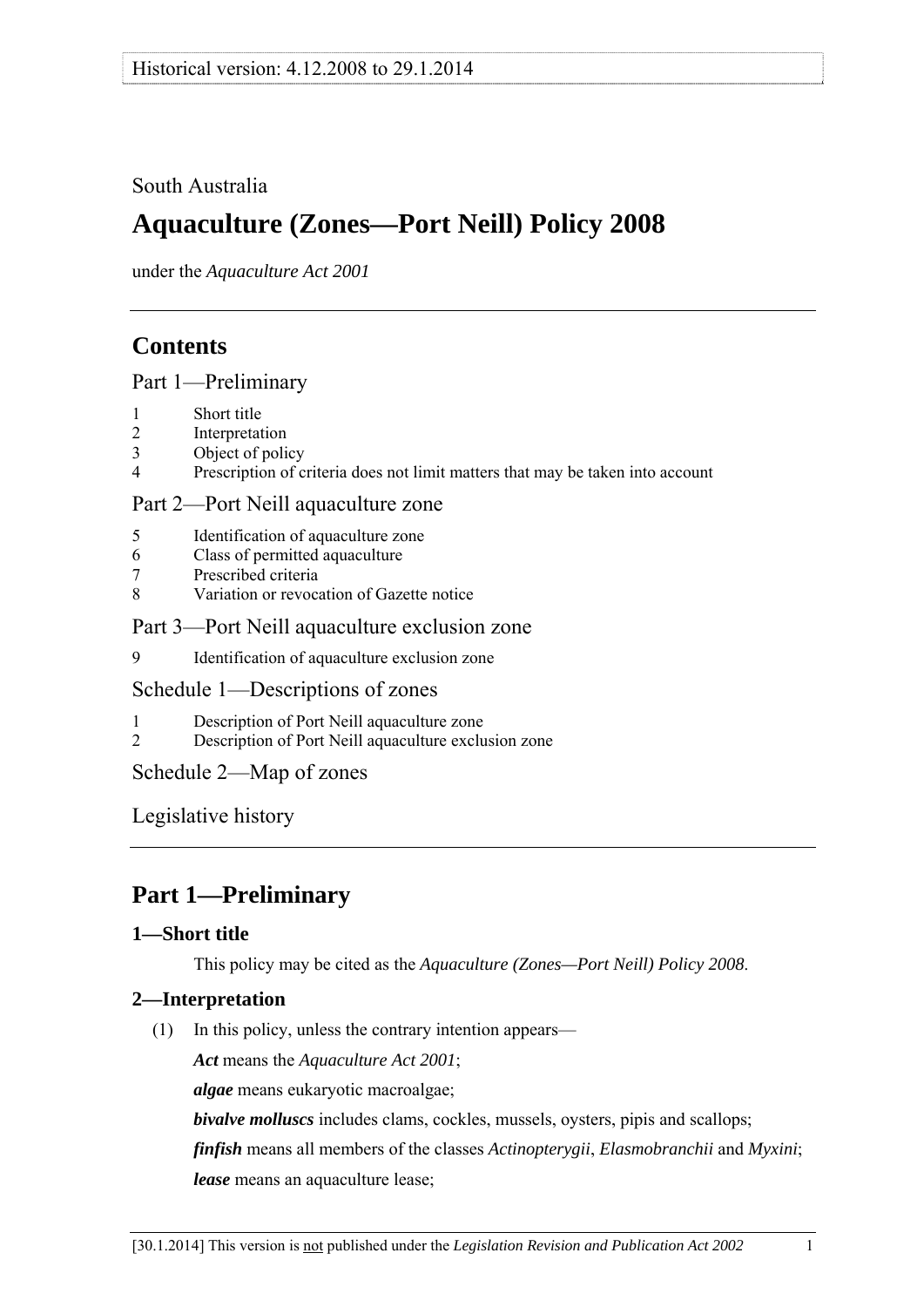<span id="page-1-0"></span>*licence* means an aquaculture licence:

*prescribed wild caught tuna* means members of the genera *Allothunnus*, *Auxis*, *Euthunnus*, *Katsuwonus*, and *Thunnus* that have been taken from the wild.

 (2) For the purposes of identification of zones in this policy, unless the contrary intention appears, all lines are geodesics based on the *Geocentric Datum of Australia 1994* (GDA94) as defined in the Commonwealth of Australia Gazette GN35 of 6 September 1995 and all co-ordinates are expressed in terms of GDA94.

#### **Note—**

Unless the contrary intention appears, terms used in this policy that are defined in the Act have the respective meanings assigned to those terms by the Act.

### **3—Object of policy**

Pursuant to section 11 of the Act, this policy—

- (a) identifies an aquaculture zone and an aquaculture exclusion zone; and
- (b) specifies for an aquaculture zone—
	- (i) the classes of aquaculture permitted in the zone; and
	- (ii) prescribed criteria to be taken into account in the determination of applications for licences or in the making of other decisions under the Act in relation to the zone.

### **4—Prescription of criteria does not limit matters that may be taken into account**

This policy does not limit the matters that may be taken into account in the determination of applications for licences or in the making of other decisions under the Act.

## **Part 2—Port Neill aquaculture zone**

#### **5—Identification of aquaculture zone**

The Port Neill aquaculture zone comprises the State waters described in [Schedule 1](#page-3-0)  [clause 1](#page-3-0).

#### **6—Class of permitted aquaculture**

The classes of aquaculture permitted in the Port Neill aquaculture zone are—

- (a) the farming of aquatic animals (other than prescribed wild caught tuna) in a manner that involves regular feeding; and
- (b) the farming of prescribed wild caught tuna broodstock; and
- (c) the farming of bivalve molluscs; and
- (d) the farming of algae.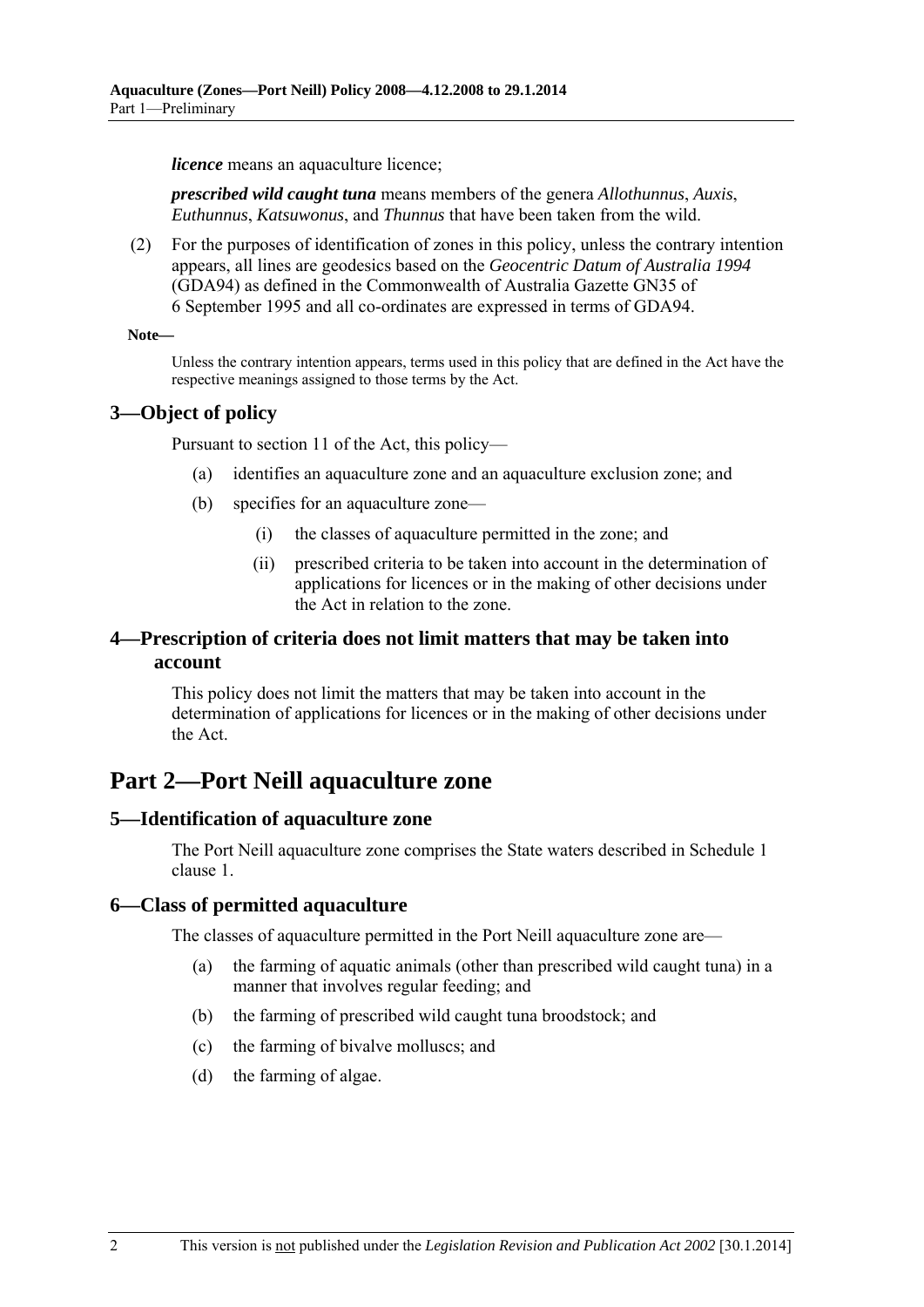#### <span id="page-2-0"></span>**7—Prescribed criteria**

- (1) In the determination of applications for licences and in the making of other decisions under the Act in relation to the Port Neill aquaculture zone, the following prescribed criteria must be taken into account:
	- (a) the total area in the zone subject to lease must not exceed 565 hectares of which at least 5 hectares must be used or available for use for the farming of aquatic organisms for the purposes of research or for the purposes of trade, or a business, established for educational purposes;
	- (b) the biomass of the aquatic animals (other than prescribed wild caught tuna) being farmed in the zone in a manner that involves regular feeding must not exceed—
		- (i) an amount that would, in the opinion of the Minister, have an environmental impact on the zone equivalent to the environmental impact that 8 000 tonnes of finfish would have on the zone; or
		- (ii) if some other amount is specified by the Minister by notice in the Gazette, that other amount;
	- (c) the biomass of prescribed wild caught tuna broodstock being farmed in the zone must not exceed 30 tonnes, or, if some other amount is specified by the Minister by notice in the Gazette, that other amount;
	- (d) the biomass of bivalve molluscs being farmed in the zone must not exceed 1 000 tonnes, or, if some other amount is specified by the Minister by notice in the Gazette, that other amount.
- (2) However, a notice under subclause  $(1)(d)$  must not increase the biomass of bivalve molluscs that may be farmed in the zone unless the Minister is satisfied that the increase would not compromise the overall productivity of the bivalve mollusc industry being carried on in the zone.

#### **8—Variation or revocation of Gazette notice**

- (1) The Minister may vary or revoke a notice in the Gazette made under [clause 7](#page-2-0) by subsequent notice in the Gazette.
- (2) The power to vary or revoke a notice under [subclause \(1\)](#page-2-0) is exercisable in the same way, and subject to the same conditions, as the power to make the notice.

## **Part 3—Port Neill aquaculture exclusion zone**

#### **9—Identification of aquaculture exclusion zone**

The Port Neill aquaculture exclusion zone comprises the State waters described in [Schedule 1 clause 2.](#page-3-0)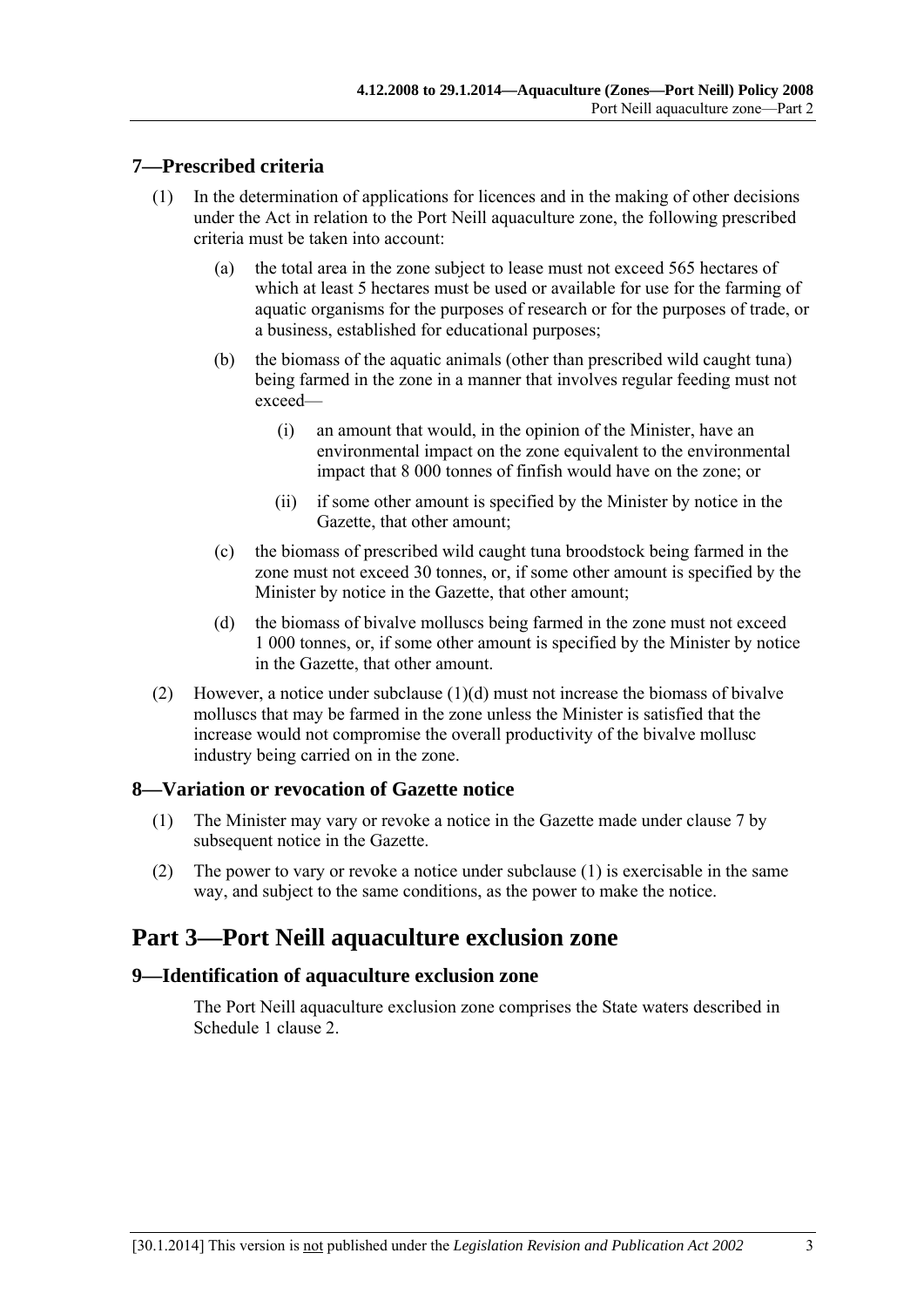# <span id="page-3-0"></span>**Schedule 1—Descriptions of zones**

#### **1—Description of Port Neill aquaculture zone**

The Port Neill aquaculture zone comprises—

- (a) the State waters of or near Dutton Bay contained within and bounded by a line commencing at 34°08′06″ South, 136°27′14″ East (Point 1), then south-westerly to 34°13'10" South, 136°23'55" East (Point 2), then north-westerly to 34°11′16.56″ South, 136°20′29.89″ East (Point 3), then north-easterly to 34°09′34.23″ South, 136°21′37.51″ East (Point 4), then north-easterly to 34°09′18.78″ South, 136°22′51.37″ East (Point 5), then north-easterly to 34°08′12.57″ South, 136°23′58.85″ East (Point 6), then easterly to the point of commencement; and
- (b) the areas that are subject to the leases that have, at the commencement of this policy, the following registration numbers:

LA00071;

LA00072,

(while those areas remain subject to lease, regardless of whether any of the leases are given a different registration number as a consequence of their subdivision or conversion to a different class of lease).

**Note—** 

The point references in this description are references to the corresponding points in the map in [Schedule 2](#page-5-0) showing the Port Neill aquaculture zone.

#### **2—Description of Port Neill aquaculture exclusion zone**

The Port Neill aquaculture exclusion zone comprises the State waters of or near Dutton Bay contained within and bounded by—

 (a) a line commencing at the line of mean high water springs closest to 34°02′26.17″ South, 136°23′58.36″ East (Point 7), then south-easterly to 34°03′51.97″ South, 136°24′47.79″ East (Point 8), then south-westerly to 34°05′49″ South, 136°24′08″ East (Point 9), then southerly to 34°08′12.57″ South, 136°23′58.85″ East (Point 6), then south-westerly to 34°09′18.78″ South, 136°22′51.37″ East (Point 5), then south-westerly to 34°09′34.23″ South, 136°21′37.51″ East (Point 4), then south-westerly to 34°11′16.56″ South, 136°20′29.89″ East (Point 3), then south-westerly to 34°12′21″ South, 136°18′25″ East (Point 10), then north-westerly to the location on mean high water springs closest to 34°12'14.15" South, 136°17'53.22" East (Point 11), then generally north-easterly following the line of mean high water springs to the point of commencement; and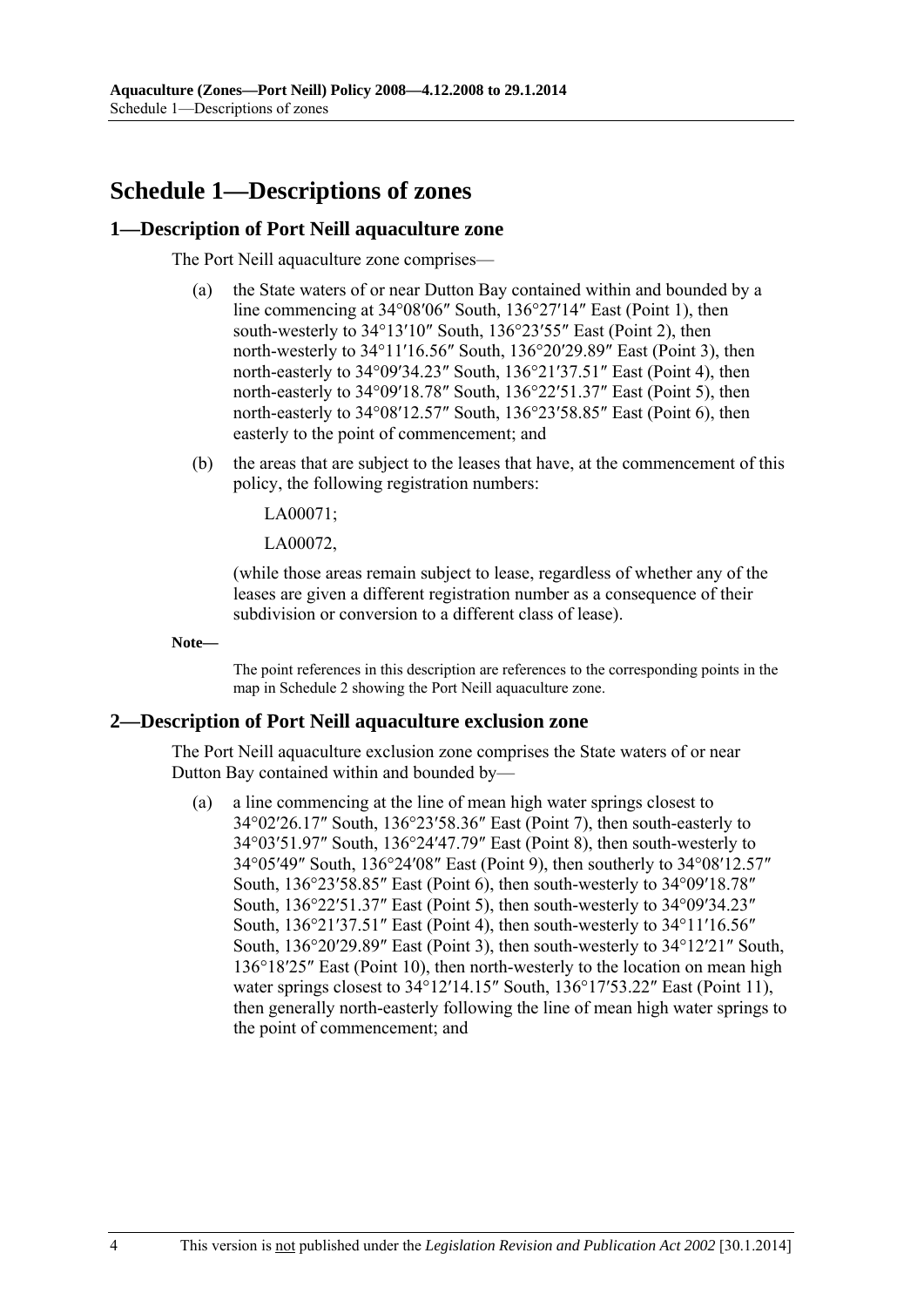(b) a line commencing at the line of mean high water springs closest to 34°14′37.08″ South, 136°16′11.51″ East (Point 12), then south-easterly to 34°14′53″ South, 136°16′44″ East (Point 13), then south-easterly to 34°15′53″ South, 136°16′53″ East (Point 14), then south-westerly to 34°16′30″ South, 136°16′13″ East (Point 15), then westerly to the location on mean high water springs closest to 34°16′27.74″ South, 136°15′10.87″ East (Point 16), then generally north-easterly following the line of mean high water springs to the point of commencement,

but does not include the areas that are subject to the leases that have, at the commencement of this policy, the following registration numbers:

LA00071;

LA00072,

(while those areas remain subject to lease, regardless of whether any of the leases are given a different registration number as a consequence of their subdivision or conversion to a different class of lease).

**Note—** 

The point references in this description are references to the corresponding points in the map in [Schedule 2](#page-5-0) showing the Port Neill aquaculture exclusion zone.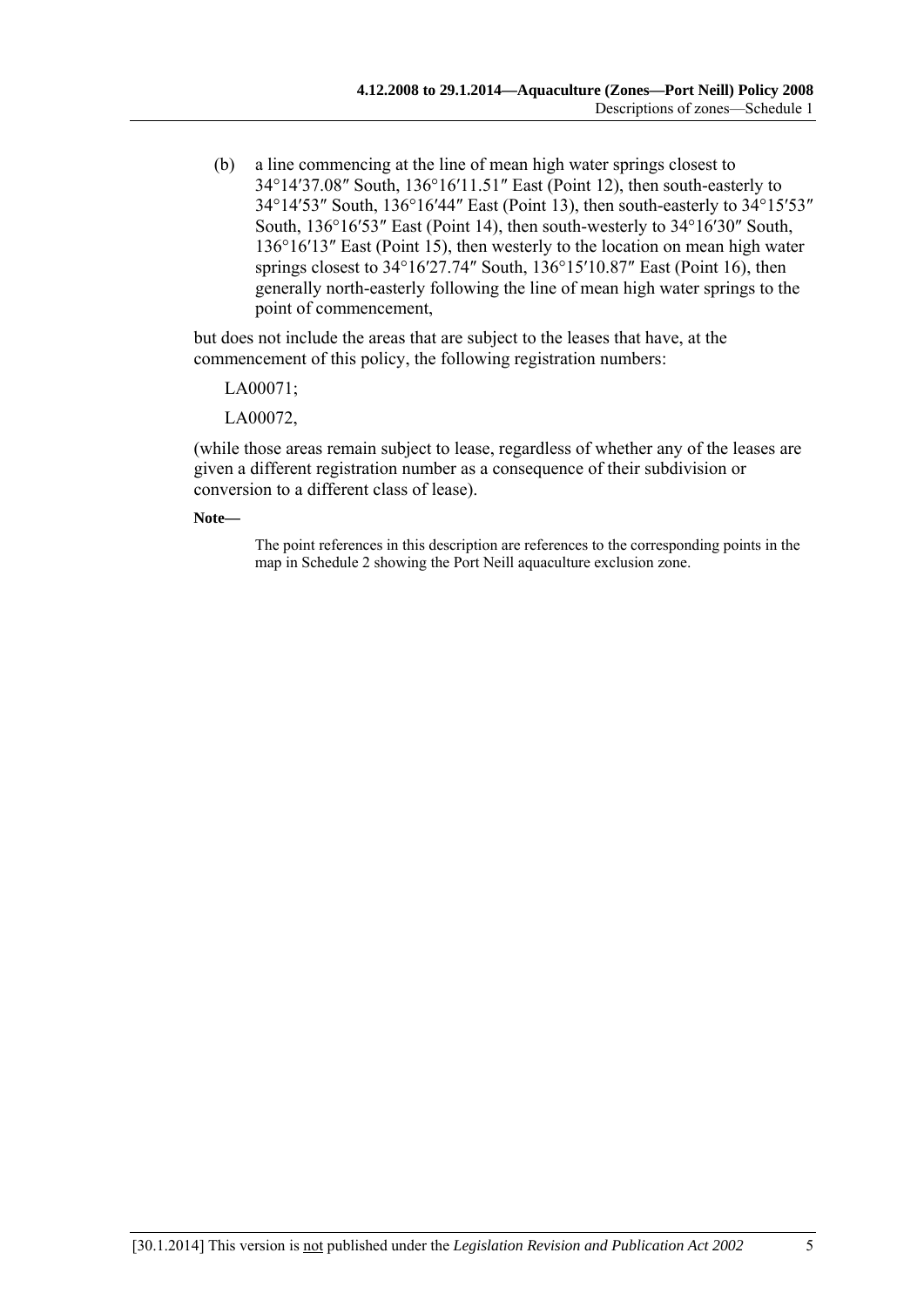# <span id="page-5-0"></span>**Schedule 2—Map of zones**

The map in this Schedule is provided for convenience of reference only.